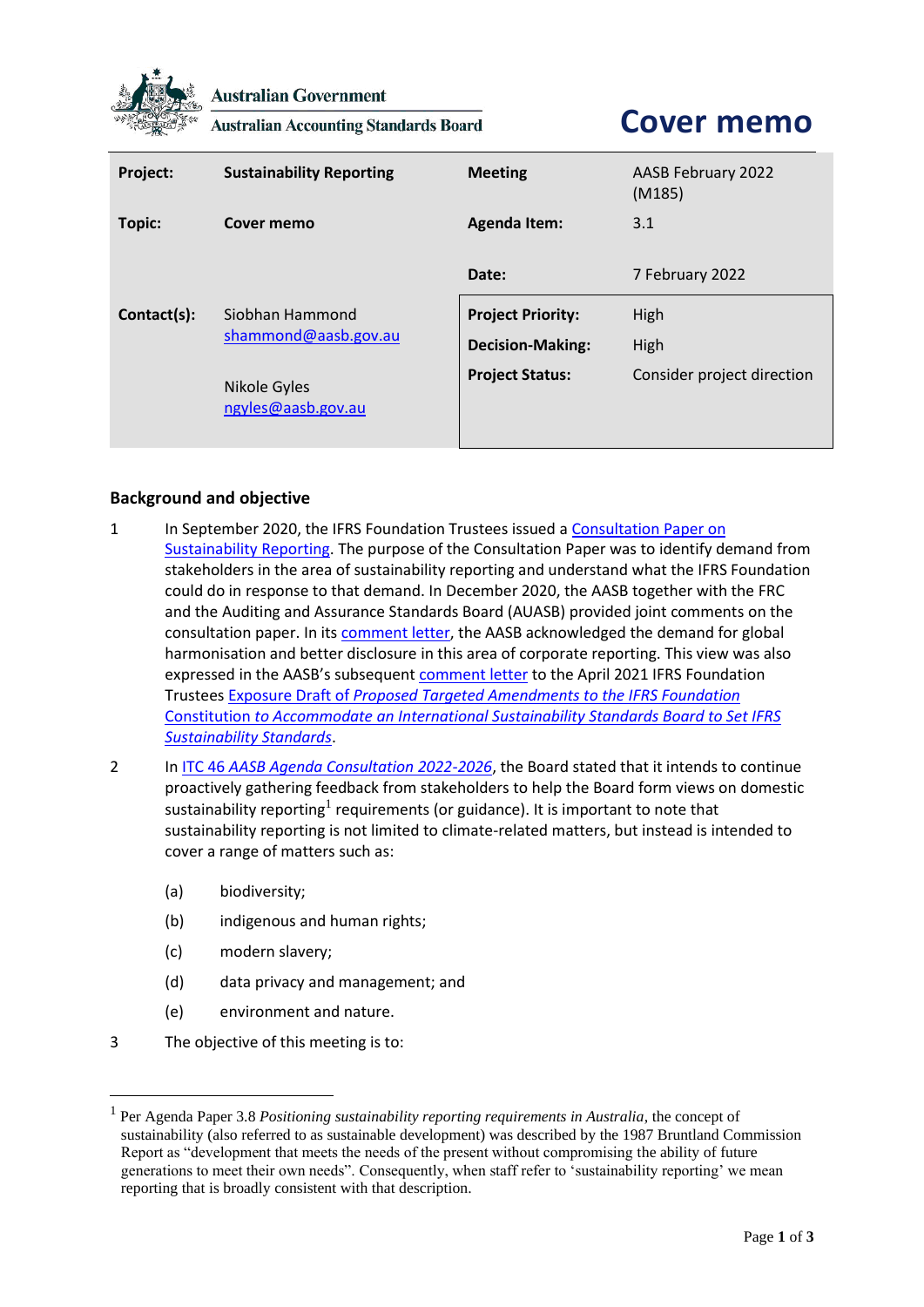- (a) inform the Board of the background of globally consistent sustainability reporting, including the leading sustainability reporting standard-setters and framework providers;
- (b) inform the Board of Australian and other selected jurisdictional perspectives on sustainability reporting;
- (c) provide the Board with feedback received so far on sustainability reporting in Australia from ITC 46 and ITC 48 *[Extended External Reporting](https://www.aasb.gov.au/admin/file/content105/c9/ITC48_11-21.pdf)*; and
- (d) consider the next steps for the Sustainability Reporting project, including whether to commence work to continue that project.

## **Attachments and structure of Board papers**

- 4 This meeting is structured as follows<sup>2</sup>:
	- (a) **Agenda Paper 3.2** *Background to global sustainability reporting*—this paper provides:
		- (i) an overview of the leading sustainability reporting standard-setters and framework providers; and
		- (ii) a timeline summarising the significant milsetones in the movement towards globally consistent and comparable sustainability reporting;
	- (b) **Agenda Paper 3.3** *Australian and selected jurisdictional perspectives*—this paper provides:
		- (i) an overview of sustainability-related legislation or guidance available in Australia; and
		- (ii) an overview of the perspectives of jurisdictions which are seen as leaders in sustainability reporting;
	- (c) **Agenda Paper 3.4** *Feedback summary—ITC 46* **AASB Agenda Consultation 2022- 2026**3—this paper provides a summary of feedback received so far on the topic of sustainability reporting<sup>4</sup>;
	- (d) **Agenda Paper 3.5** *Feedback Summary—ITC 48* **Extended External Reporting**<sup>3</sup>—this paper provides a summary of feedback received on the proposed Position Statement on Extended External Reporting Framework;
	- (e) **Agenda Paper 3.6** *Preliminary academic literature review*—this paper provides a summary of academic evidence related to:
		- (i) the application of climate-related reporting standards and guidance (with particular focus on the recommendations of the Task Force on Climaterelated Financial Disclosures (TCFD Recommendations) and Global Reporting Initiative (GRI)); and
		- (ii) the boundaries of reporting of leading sustainability reporting standards and frameworks;

<sup>2</sup> Note that key questions for consideration by Board members are in Agenda Papers 3.8 and 3.9 *The proposed Australian perspective*.

<sup>3</sup> Refer to Agenda Paper 5.1 *AASB Agenda Consultation—Project update* for a detailed breakdown of stakeholders from whom staff sought feedback.

 $<sup>4</sup>$  All written submissions to ITC 46 and a summary of the ITC 46 roundtable discussion (planned for 17</sup> Februrary 2022) will be tabled with the Board at a future meeting.